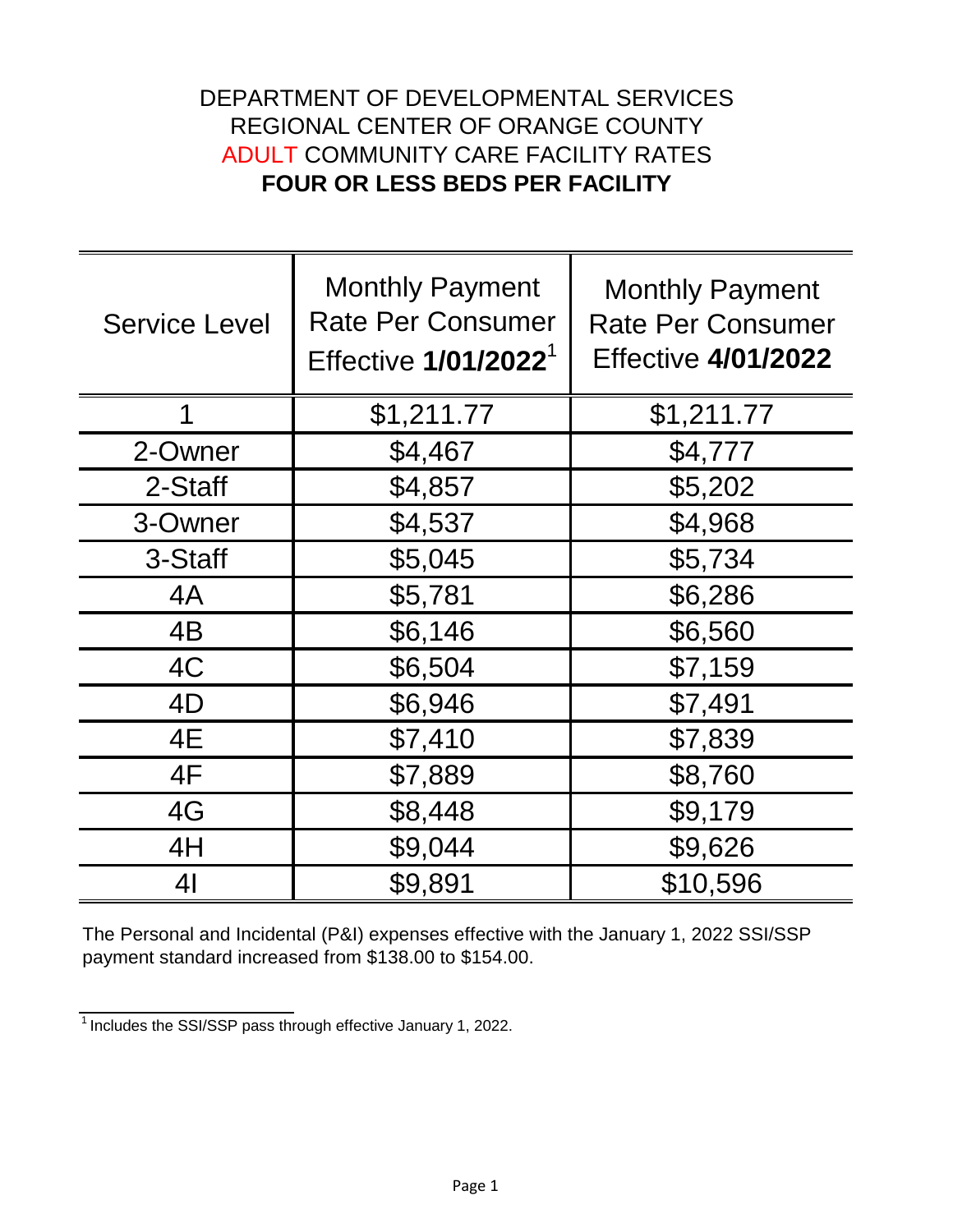## DEPARTMENT OF DEVELOPMENTAL SERVICES REGIONAL CENTER OF ORANGE COUNTY ADULT COMMUNITY CARE FACILITY RATES **FIVE OR SIX BEDS PER FACILITY**

| <b>Service Level</b> | <b>Monthly Payment</b><br><b>Rate Per Consumer</b><br>Effective 1/01/2022 <sup>1</sup> | <b>Monthly Payment</b><br><b>Rate Per Consumer</b><br><b>Effective 4/01/2022</b> |
|----------------------|----------------------------------------------------------------------------------------|----------------------------------------------------------------------------------|
| 1                    | \$1,211.77                                                                             | \$1,211.77                                                                       |
| 2-Owner              | \$3,095                                                                                | \$3,465                                                                          |
| 2-Staff              | \$3,377                                                                                | \$3,772                                                                          |
| 3-Owner              | \$3,696                                                                                | \$4,254                                                                          |
| 3-Staff              | \$4,060                                                                                | \$4,806                                                                          |
| 4A                   | \$4,645                                                                                | \$5,244                                                                          |
| 4B                   | \$4,985                                                                                | \$5,499                                                                          |
| 4C                   | \$5,324                                                                                | \$6,112                                                                          |
| 4D                   | \$5,720                                                                                | \$6,409                                                                          |
| 4E                   | \$6,163                                                                                | \$6,741                                                                          |
| 4F                   | \$6,612                                                                                | \$7,643                                                                          |
| 4G                   | \$7,120                                                                                | \$8,024                                                                          |
| 4H                   | \$7,682                                                                                | \$8,446                                                                          |
| 41                   | \$8,476                                                                                | \$9,405                                                                          |

The Personal and Incidental (P&I) expenses effective with the January 1, 2022 SSI/SSP payment standard increased from \$138.00 to \$154.00.

 $\frac{1}{1}$  Includes the SSI/SSP pass through effective January 1, 2022.